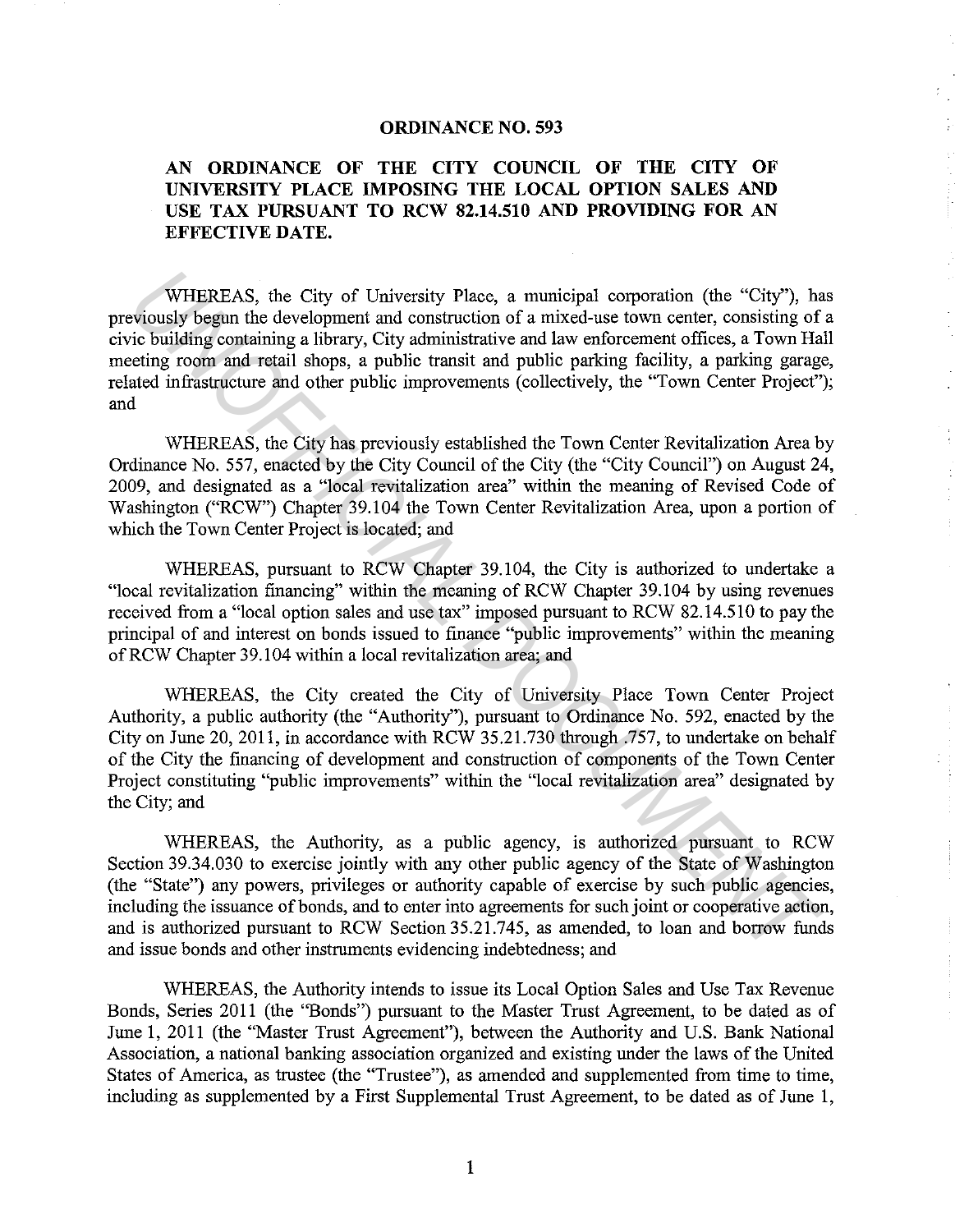2011 (the "First Supplemental Trust Agreement" and together with the Master Trust Agreement, the "Trust Agreement"), between the Authority and the Trustee, for purposes of financing the public improvements within the Town Center Project, such Bonds to be repaid from the revenues generated from a local option sales and use tax imposed by the City, such revenues to be pledged by the City under a payment agreement between the City and the Authority; and

WHEREAS, such local option sales and use tax is to be imposed by the City on all covered taxable sales of goods and services within its jurisdiction (not just within the revitalization area), the revenues generated by such local option sales and use tax up to an aggregate amount of approximately \$500,000 with respect to each one year period commencing on July 1 and ending on the following June 30 are to be credited against the sales and use taxes imposed by the State of Washington (the "State") pursuant to RCW 82.08.020(1) and 82.12.020; and

WHEREAS, pursuant to RCW 82.14.510, any local option sales and use tax expires the earlier of (i) the date that bonds to which such taxes are pledged are retired, and (ii) 25 years after date the tax is first imposed; and

WHEREAS, pursuant to RCW 39.104.100, the State Department of Revenue (the "Department") has approved a local option sales and use tax of up to 0.24 percent;

NOW, THEREFORE, THE CITY COUNCIL OF THE CITY OF UNNERSITY PLACE, WASHINGTON, DOES ORDAIN as follows:

**Section 1. Levv of Local Option Sales and Use Tax.** As authorized by and in accordance with RCW 82.14.510, there is imposed a local option sales and use tax for the full duration authorized by law, such tax to be credited against the amount of the tax otherwise required to be collected and paid over to the Department under RCW 82.08.020(1), retail sales tax, or RCW 82.12.020, use tax. Except as provided in RCW 82.14.510(1), this is in addition to other taxes authorized by law and shall be collected from those persons who are taxable by the State under Chapter 82.08 RCW, retail sales tax, and Chapter 82.12 RCW, use tax, upon the occurrence of any taxable event within the City limits. The rate of tax imposed hereby shall be 0.24 percent of the selling price, in the case of a sales tax, and 0.24 percent of the value of the article used, in the case of a use tax. rered taxable sales of goods and estrices within its jurisdiction (not just within the<br> *UNOFFICIAL THE CONUMENTA area*, the revenues generated by such local option sales and use tax up to a<br> *UNISTENT and* ending on the

**Section 2.** Findings and Determinations. The City Council hereby finds and determines that the tax rate imposed hereby does not exceed the lesser of:

(a) the rate provided in RCW  $82.08.020(1)$ , less:

J.

(1) the aggregate rates of all other local sales and use taxes imposed by any taxing authority on the same taxable events;

(2) the aggregate rates of all taxes under RCW 82.14.465 and 82.14.475 and 82.14.510 that are authorized but have not yet been imposed on the same taxable events by a city or county that has been approved to receive a State contribution by the Department or the State Community Economic Revitalization Board under Chapter 39.104, 39.100, or 39.102 RCW; and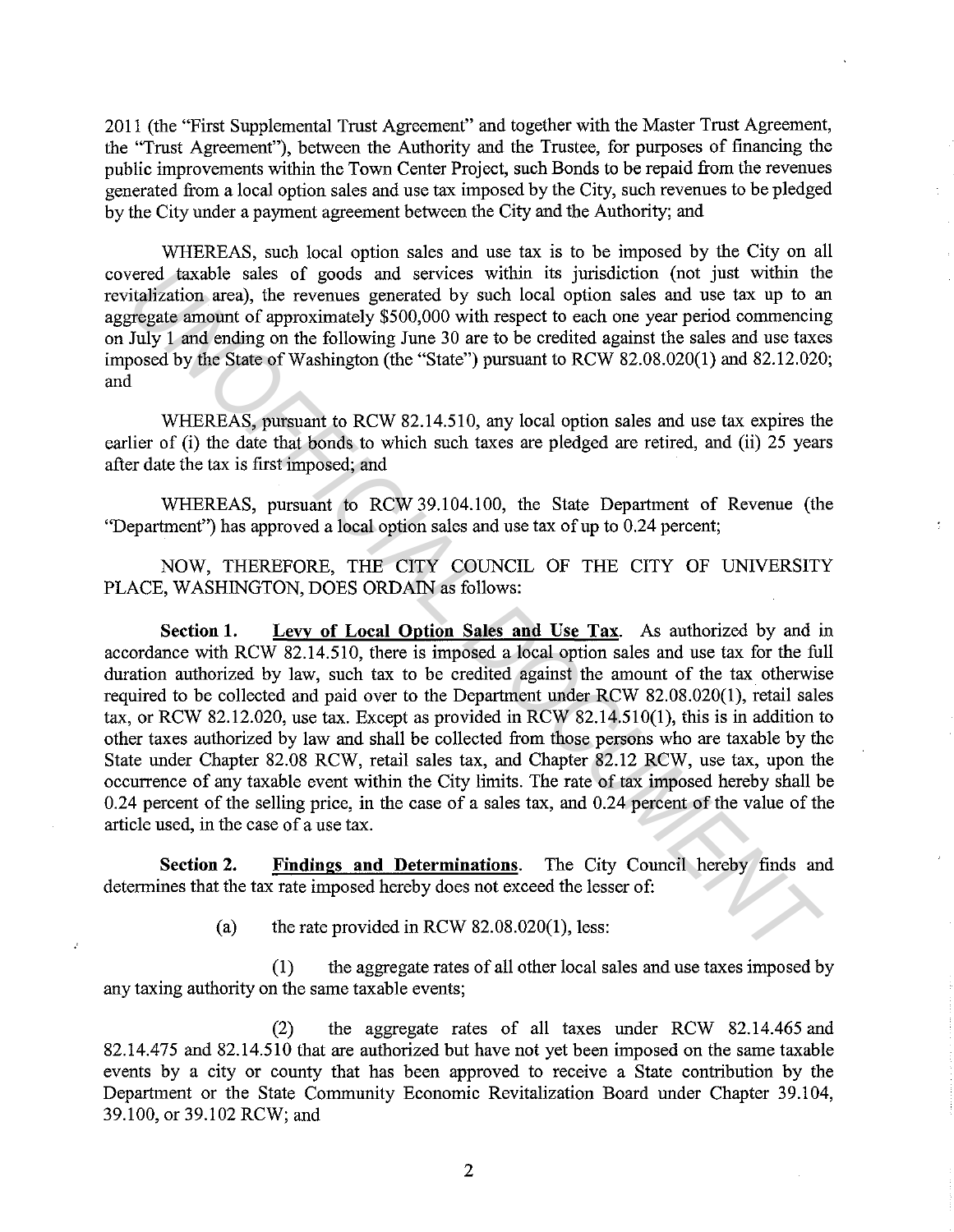(3) the percentage amount of distributions required under RCW 82.08.020(5) multiplied by the rate of state taxes imposed under RCW 82.08.020(1); and

(b) the rate, as determined by the City in consultation with the Department, reasonably necessary to receive the project award under RCW 39.104.100 over ten months.

## **Section 3. Statutory Limitations.**

(a) The tax will first be imposed on the first day of the State's fiscal year beginning July 1, 2011.

(b) The cumulative amount of tax received by the City in any fiscal year may not exceed \$500,000, which is the amount approved by the Department pursuant to RCW 82.14.510.

( c) The Department must cease distributing the tax for the remainder of any fiscal year in which either:

(1) The amount of tax received by the City equals the amount of distributions approved by the Department for the fiscal year pursuant to RCW 82.14.510; or

(2) The amount of revenue distributed to all sponsoring and cosponsoring local governments from taxes imposed under RCW 82.14.510 equals the annual state contribution limit;

( d) The tax will be distributed again, should it cease to be distributed for any of the reasons provided in (c) above, at the beginning of the next fiscal year, subject to the restrictions in RCW 82.14.510.

( e) The State is entitled to any revenue generated by the tax in excess of the amounts specified in (c) above.

**Section 4. Use of Local Option Sales and Use Tax Revenues.** The amounts generated by the local option sales and use tax up to an aggregate amount of \$500,000 with respect to each one year period commencing on July 1 and ending on the following June 30 are to be applied solely to pay principal and interest on bonds issued to finance public improvements within the local revitalization area designated by the City, including the Bonds to be issued by the Authority. Any additional amounts are to be retained by the Department. The tax imposed by this Ordinance shall become effective following issuance of the Bonds by the Authority pursuant to the Trust Agreement, which are hereby authorized and approved by the City. (a) The tax will first be imposed on the first day of the State's fiscal yes<br>
(b) The cumulative amount of tax received by the City in any fiscal year mand to RCV<br>
(b) The cumulative amount approved by the Department pursu

**Section 5.** Administration – **Collection.** The administration and collection of the tax imposed by this Ordinance shall be in accordance with the provisions of RCW 82.14.050, as the same now exists or may hereafter be amended.

**Section 6.** Agreement with Department. The City Manager or Assistant City Manager is authorized to enter into an agreement with the Department for the administration of

3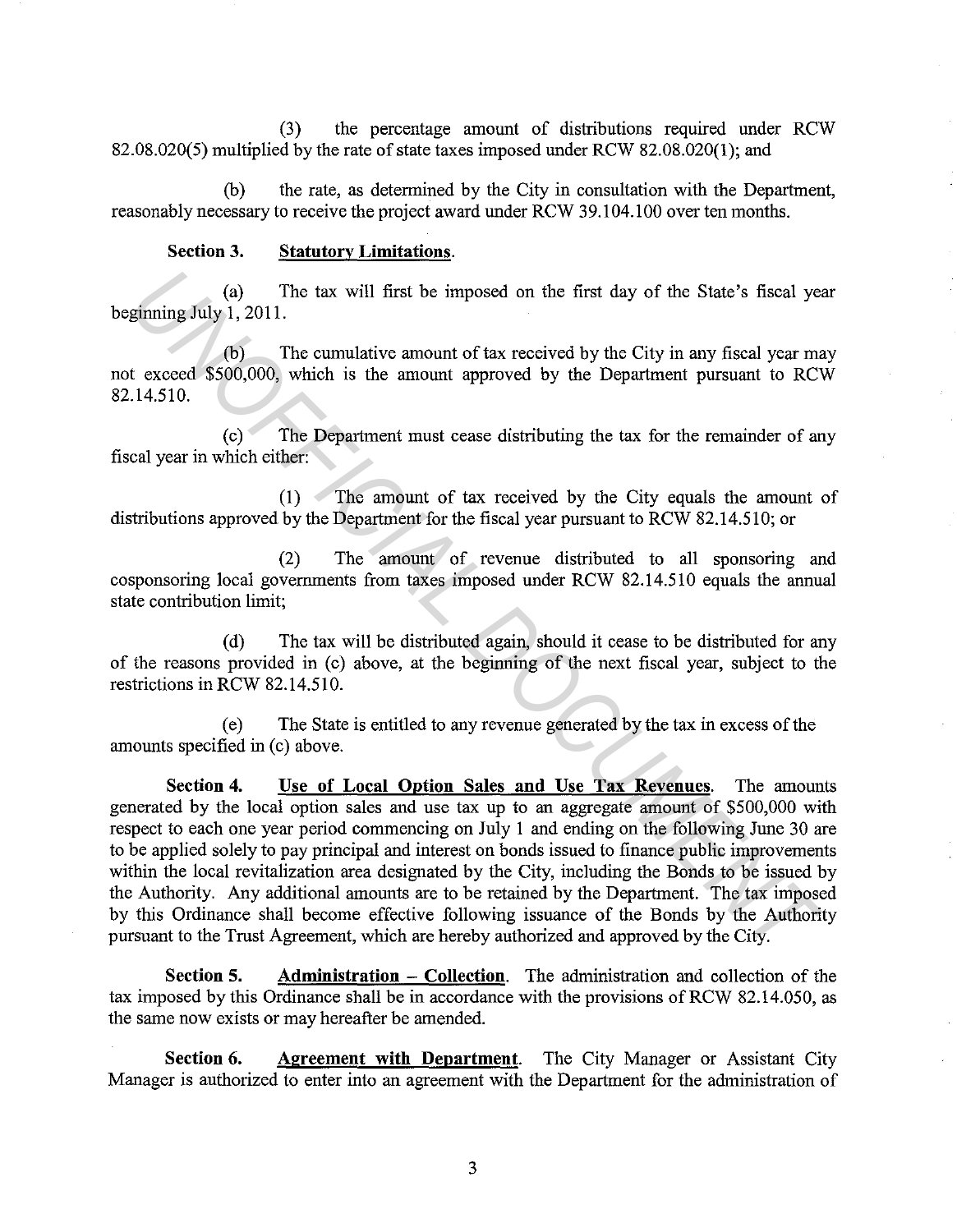the local option sales and use tax, and for payment of the proceeds thereof to the Authority for the benefit of the City or to the Trustee for the Bonds, as the assignee of the Authority.

**Section 7.** Penalty. It is unlawful for any seller to fail or refuse to collect taxes with intent to violate the provisions of this Ordinance, or to gain some advantage or benefit, whether direct or indirect, or for any buyer to refuse to pay any tax due under the provisions of this "Ordinance. Any person violating any provision of this Ordinance shall be guilty of a misdemeanor and upon conviction thereof punished pursuant to State law or City ordinance.

**Section 8. Further Action.** The Mayor, the City Manager, the City Clerk, the City Attorney and other appropriate officers and employees of the City shall be and each of them is hereby authorized, empowered and directed to execute and deliver such other documents and agreements in addition to those enumerated herein, and to take such other actions as they deem necessary or advisable in order to carry out, give effect to and comply with the terms and intent of this Ordinance and any other documents executed and delivered pursuant to the authority granted in this Resolution. All actions taken by the Mayor, the City Manager, the City Clerk, the City Attorney and other appropriate officers, agents and employees of the City pursuant to or anticipation of the adoption of this Ordinance but prior to its effective date are hereby ratified, confirmed and approved.

[Remainder of page intentionally blank.]

*UNOFFICIAL DOCUMENT*